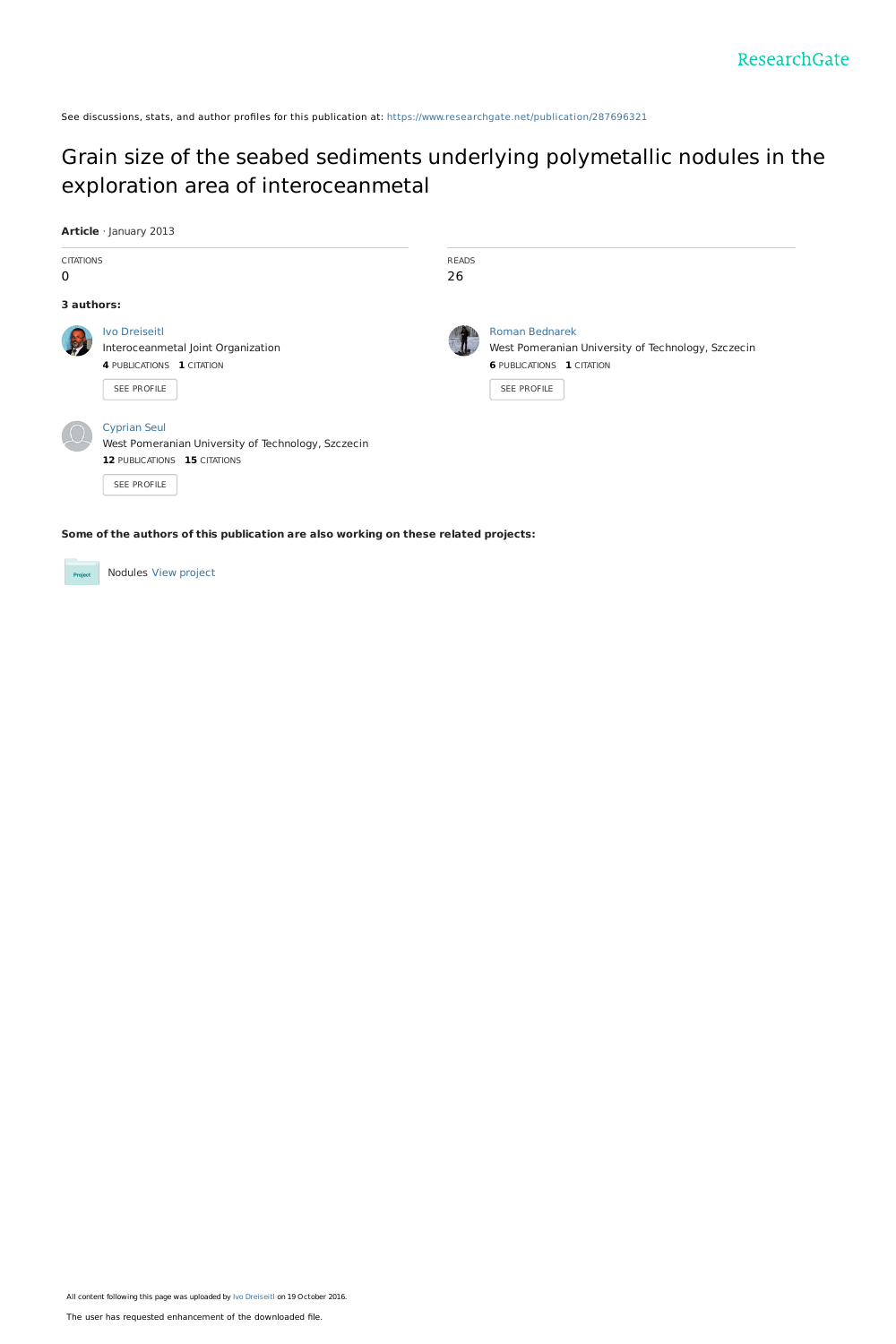## **Grain Size of the Seabed Sediments Underlying Polymetallic Nodules in the Exploration Area of Interoceanmetal**

*Ivo Dreiseitl*  Interoceanmetal Joint Organization, Szczecin, Poland

*Roman Bednarek, Cyprian Seul*  West Pomeranian University of Technology, Szczecin, Poland

## ABSTRACT

Deep seabed sediments have been classified in various ways: either by the size of particles, the description of components, the process of formation, or some combination of these three. The simplest means for describing sediment is by the size distribution of its particles. This is termed *grain size* or *gradation*. Classifications based on grain size have been widely used in marine geological research. They represent the systematic division of continuous ranges of sizes into classes or grades.

KEY WORDS: Deep seabed sediments; grain and aggregate size distribution; ultrasonic treatment.

#### INTRODUCTION

Particle size distribution of soils is one of the basic parameters used in soil science and engineering geology. Interoceanmetal (IOM) in cooperation with West Pomeranian University of Technology, Szczecin, Poland, carried out in geotechnical lab series of laser-aided measurements in the device *Mastersizer 2000* to gain grain (particle) size and aggregate distribution on 137 samples of fine-grained cohesive sediment collected from the seabed of the IOM exploration area in the Clarion-Clipperton, Pacific Ocean. The method is based on the measuring of laser light intensity scattered on the sediment particles. Being compared with the sedimentation method the method of laser diffraction is suspected of underestimation of clay fraction due to non spherical shape of clay particles.

#### DEEP SEABED SEDIMENTS

In the IOM exploration area (eastern part of Clarion Clipperton Zone) the deep sea sediments belong to *Marquesas* and *Clipperton*  formations. Based on the origin and composition they can be divided into four litho‐stratigraphic units. The lowest lithofacies I consists of biogenic calcareous ooze (foraminifera silty clay and coccolith ‐foraminifera silty clay) which is the product of primarily biogenic accumulation with more than 50 % siliceous or calcareous microfossils. The overlying lithofacies II is made up of radiolarian ooze (fig. 1), X‐ray amorphous. These sediments are biogenic, pelagic and detrital, and produced in part by halmyrolysis and erosion of basalt. Sediments of these two lithofacies are thought to represent *Marquesas* formation (Oligocene and Miocene age). Lithofacies III is represented by zeolithic clay (phillipsite) or reddish brown clay and denser zeolithic



Fig.1: Radiolaria Source: nestlaboratory.com

crusts of Miocene and Pliocene age. Higher up in the section are sediments assigned to lithofacies IV with siliceous silty clay, ethmodiscus clay, and calcareous silty clay. This section features a distinct top layer consisting of siliceous silty clay which grades into lighter‐coloured sediment with a mottled appearance. Sediments of lithofacies III and IV have been attributed to the *Clipperton* formation. In addition, reworked diatom ooze (fig.2) occurs that is typically lacking in polymetallic nodules.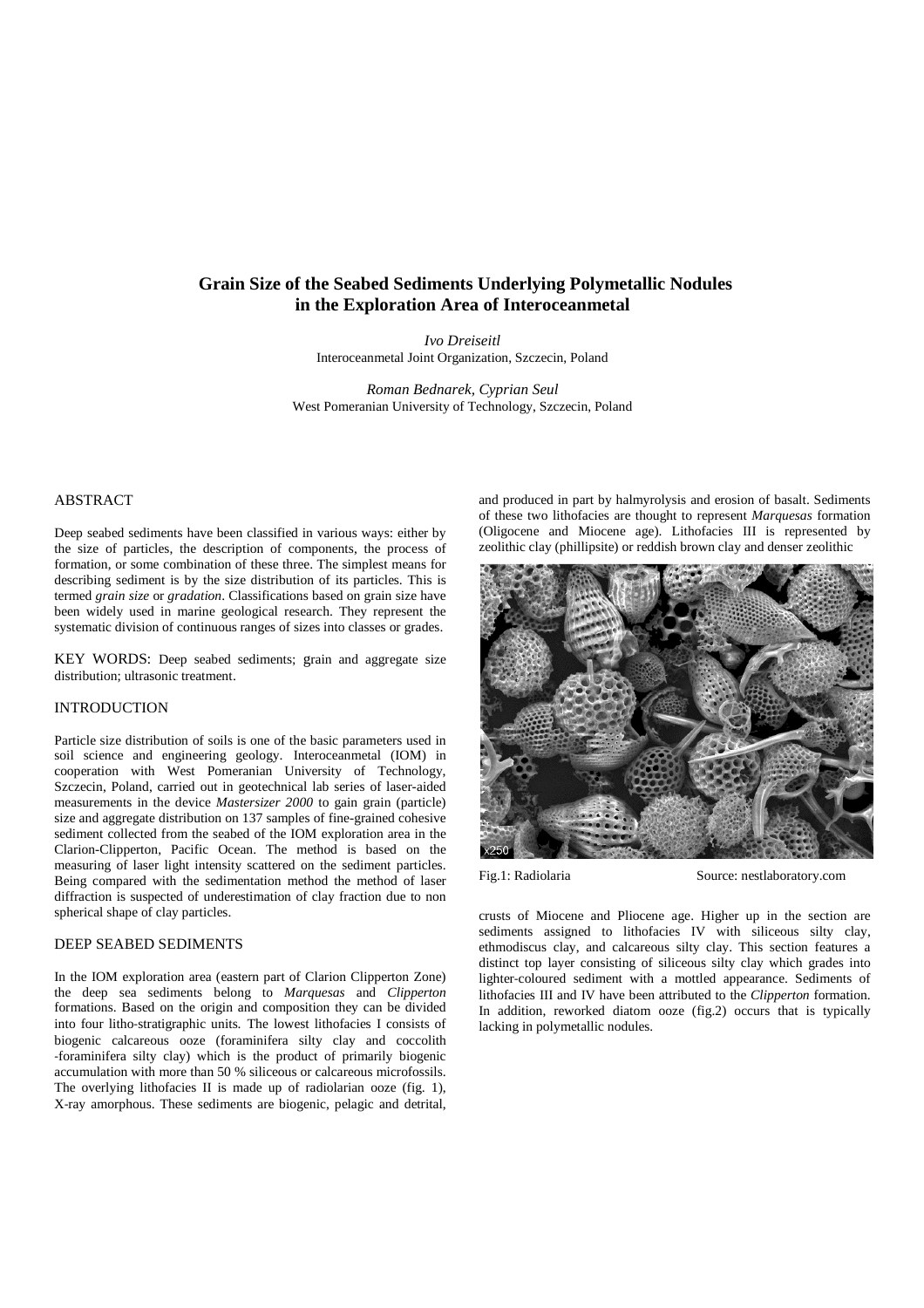

Fig.2: Diatoms (Diatomophyceae) Source: paleontologia.pl

From the geotechnical point of view deep seabed sediments are cohesive soils with large proportion of fine-grained particles which attract each other. This is true when the fine-grained particles include a significant amount of clay. They contain hydromuscovite (2M illite), kaolinite plus chlorite (13-18 %), and montmorillonite (20-30 %). Typical of montmorillonite is its mixed‐layered structure with illite packets and a low  $\text{Fe}^{+2}$  content. Clay minerals are platy (non spherical), with negative surface charge. Water in contact with particles becomes organized in a manner dictated by the charges around the plate. Sufficient ions are present in natural water to permit altering of the surface charge on some clay particles. Different clay minerals exhibit stronger or weaker negative charges.

### CLASSIFICATIONS

Classification Casagrande (1948) relied on No.200 sieve separation on coarse and fine grained with 50 % criterion. Dimension D=0.074 mm corresponds to the size of the particles, which may be visible to the naked eye. Such classification is mainly used by engineers (table 2).

The most commonly used scale is that of Krumbein [1963], who based his classification on the systems of Wentworth [1922] and Udden [1914]. Krumbein's scale commences at 1mm and increases and decreases by powers of 2; each grade limit is twice as large as the next smaller grade limit. Particle sizes are normally expressed as *phi (*φ*) units*. The value of  $\varphi$  is equal to the negative logarithm to the base 2 of the particle diameter in millimeters and is a more convenient expression of size:

 $\varphi = -\log_2(D/D_0)$ (1)

where φ is the Krumbein phi scale, *D* is the diameter of the particle, and

 $D_0$  is a reference diameter, equal to 1 mm (to make the equation dimensionally consistent).

This equation can be rearranged to find diameter using  $\varphi$ :

$$
D = D_0 x 2^{-\varphi} \tag{2}
$$

Then, the subdivisions for the finer deep seabed sediments are as shown in table 1 and table 2 (geology column).

Table 1. A part of Wentworth scale for fine-grain soils

| <b>Millimeters</b> | <b>Wentworth Grade</b> | Phi ø Scale    |  |
|--------------------|------------------------|----------------|--|
| >2                 | Granule                | -1             |  |
| >1                 | Very coarse sand       | 0              |  |
| >1/2               | Coarse sand            |                |  |
| >1/4               | Medium sand            | $\overline{c}$ |  |
| >1/8               | Fine sand              | 3              |  |
| (0,0625)<br>>1/16  | Very fine sand         | 4              |  |
| >1/32              | Coarse silt            | 5              |  |
| >1/64              | Medium silt            | 6              |  |
| >1/128             | Fine silt              |                |  |
| $>1/256$ (0,0039)  | Very fine silt         | 8              |  |
| <1/256             | Clay                   | >8             |  |

Table 2 shows the size ranges that define different particle sizes as used by engineers, geologists, and soils scientists. Each profession has a slightly different assignment of size range for defining the same particle. This evolved from the different purposes of each profession in describing the particle size distribution of a soil.

Table 2. A Comparison of Particle-Size Classes used by Geologists, Engineers, and Soil Scientists (in millimeters)

| <b>Class</b>                    | Geology         | <b>Engineering</b> | Soil science    |  |
|---------------------------------|-----------------|--------------------|-----------------|--|
| Pebbles                         | $> 2$ (Gravel)  | >4.75              | > 2             |  |
| Sand                            | $2 - 0.063$     | $4.75 - 0.074$     | $2 - 0.050$     |  |
| Silt                            | $0.063 - 0.004$ | $0.074 - 0.005$    | $0.050 - 0.002$ |  |
| Clay                            | < 0.004         | < 0.005            | ${}_{< 0.002}$  |  |
| Source: Johnson, De Graff, 1988 |                 |                    |                 |  |

## METHODOLOGY AND PHILOSOPHY

The dispersion of soil samples for particle size distribution measurement can be carried out with two equivalent methods:

- chemically (using hexametaphosphate solution), or
- physically (by ultrasound).

Our studies were carried out in a specialized laboratory for geotechnics in West Pomeranian University of Technology, Szczecin, Poland, on a modern laser instrument «Mastersizer 2000» of Malvern Instruments. The intensity of laser light registered on the particular detectors of the measurement system can be converted to the particle size distribution. Laser diffraction measures an angular variation of intensity of light scattered as a laser beam passes through a dispersed particulate sample. Large particles scatter light at narrow angles with high intensity, whereas small particles scatter light at wider angles but with low intensity (fig.3). The size range accessible during the measurement is directly related to the angular range of the scattering measurement. Modern instruments make measurements from around 0.02 degrees through to 135 degrees. A logarithmic detector sequence, where the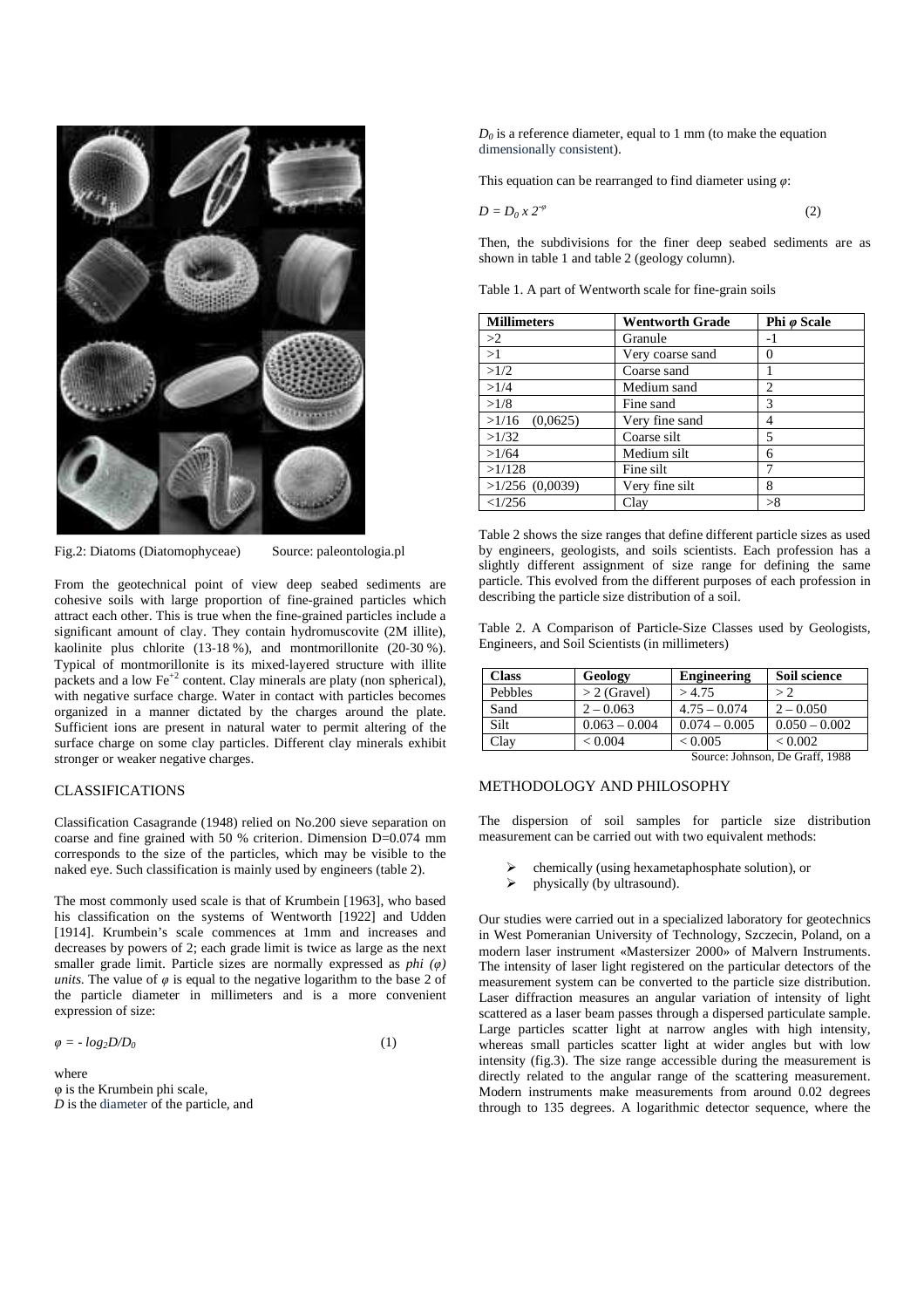detectors are grouped closely together at small angles and more widely spaced at wide angles, yields the optimum sensitivity. Finally, the detector sequence is generally set up such that equal volumes of particles of different sizes produce a similar measured signal. The measurement range of the apparatus used is 0.02–2000  $\mu$ m.



Fig.3: Scattering of light from small and large particles

Totally 137 samples of seabed sediments were taken at 49 box corer stations of 0-43 cm depth interval within the first exploration block H11 (5372  $\text{km}^2$ ). Firstly the samples in the natural state (as aggregates) were analyzed, after which came a 20 kHz ultrasonic treatment for 5-7 minutes smashing the sample to primary particles. Thus, the two sets of data were obtained, after which the composition of the seabed sediments can be seen:

- **aggregate** (size),
- **grain** size.

With a view to maximizing the use of relatively large sample set (137 samples), it was possible to carry out both aggregate and granulometric analysis with 2 different angles, namely, on the known types of sediments (depending on hydrated amorphous silica or opal content), and on the depth interval of sampling in the box corer:

- 1. The types of sediments angle:
- o 35 samples of siliceous silty clays, where  $SiO_2 > 10 %$ ,
- o 13 samples of transforming type from siliceous to slightly siliceous silty clays,
- o 65 samples of slightly siliceous silty clays, where  $SiO_2 = 5 10$  $\%$ .
- o 4 samples of transforming type from slightly siliceous clays to zeolithic clays,
- o 18 samples of zeolithic clays, where  $SiO<sub>2</sub> < 5$ %,
- o 1 sample of radiolarian ooze, and
- o 1 sample of zeolite crust.
	- 2. The depth interval of sampling angle:

| $\Omega$ | 49 samples | $0-10$ cm.  |
|----------|------------|-------------|
| $\Omega$ | 45 samples | $10-15$ cm, |
| $\Omega$ | 36 samples | 25-30 cm,   |
| Ω        | 7 samples  | $30-40$ cm. |

With accordance to table 2 the size ranges for geologists were chosen.

### RESULTS

The results obtained are presented in tables, charts and Sheppard triangles. Medians of aggregate and grain composition of any type of sediment document silt class as prevailing class in deep sea sediments (table 3). For grains the silts form 54 to 60 % of the sample and, for aggregates slightly less: 53-55 %. Logically, after ultrasonic treatment

the clayey proportion rose and the sandy proportion dropped. The ultrasonic treatment caused the growth of clayey constituent of siliceous silty clays for 121 % (11.8  $\rightarrow$  26.1 %) while of slightly siliceous and zeolithic clays only 84 and 87 % respectively (table 3). Possibly opal content can play some small role in the ability of the sediment to be easily dispersed.

Table 3. Aggregate and grain size composition of deep sea sediment according to type of sediment (median data)

|                                   | Aggregates, % |      |      | Grains, % |      |      |
|-----------------------------------|---------------|------|------|-----------|------|------|
| Type of sediment                  | Sand          | Silt | Clay | Sand      | Silt | Clay |
| Siliceous silty<br>clays          | 35.7          | 53.5 | 11.8 | 14.0      | 59.8 | 26.1 |
| Slightly siliceous<br>silty clays | 28.5          | 54.6 | 16.5 | 13.9      | 56.5 | 30.5 |
| Zeolithic clays                   | 29.0          | 53.2 | 17.0 | 13.1      | 54.5 | 31.9 |

Table 3 as a whole arranges deep sea sediment to clayey silts regardless the type of sediment.

As for the depth of sediment sampling 4 intervals (levels) were fixed. The composition can be better seen in two charts (fig.4 and fig.5) which indicate that the contents of particular classes practically remain the same at all levels. Silt component oscillates between 50 and 60 % for both aggregates and grains while sands and clays switch their positions after ultrasonic treatment (smashing).







Fig.5: Grain size composition of deep sea sediments in H11 in given depth intervals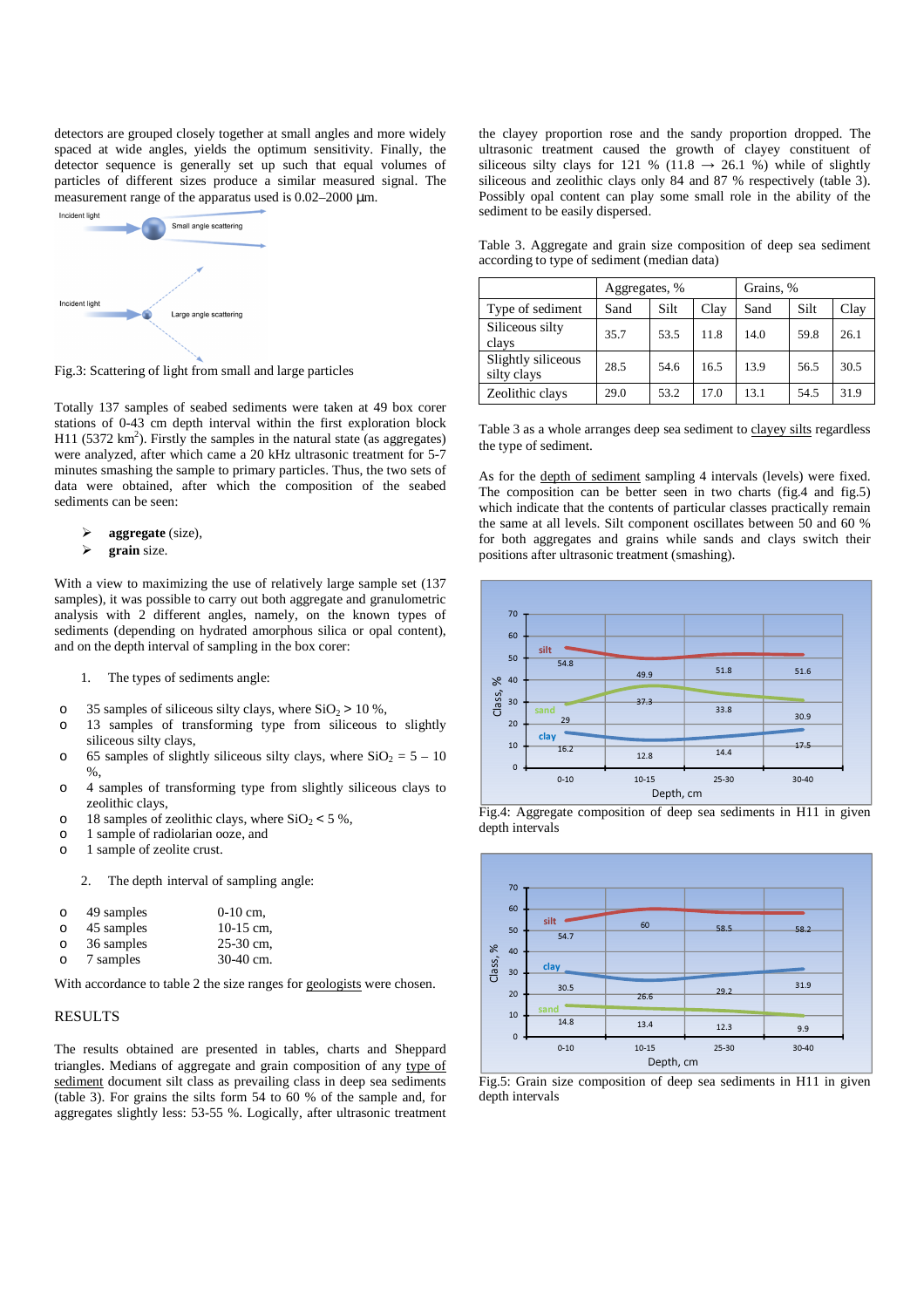Shepard's triangles show the shift of sandy silts "plume" as aggregates, fig.6 (a), to the clayey silts window as grains, fig.6 (b).



Fig.6. The Shepard's triangles with aggregate (a) and grain size (b) distributions of deep seabed sediments in the IOM exploration area

Table 3 below summarizes all the results of the experiment. The prevailing grain size class of deep sea sediments within exploration block H11 noted as average and/or median is silt. As the second most frequent fraction is clay we are entitled the deep sea sediment to call **clayey silt**. This statement is strongly supported with small values of standard deviation for any class.

Table 3. Final statistics of aggregate and grain size composition of deep sea sediments within exploration block H11

|                | Aggregates, % |       |      | Grains, % |      |      |
|----------------|---------------|-------|------|-----------|------|------|
| Class          | Sand          | Silt  | Clay | Sand      | Silt | Clay |
| $\overline{x}$ | 33.2          | 52.1  | 14.7 | 13.8      | 57.5 | 28.7 |
| med            | 29.7          | 54.06 | 15.9 | 13.7      | 56.9 | 29.7 |
| Stdev $\delta$ | 10.2          | 6.7   | 4.4  | 6.6       | 6.5  | 5.6  |

#### OTHER RESULTS

The same as above set of samples was analyzed at University of Szczecin, Institute of Marine and Coastal Changes, in the Laboratory of Geology and Paleogeography Unit and in the Sedimentological Laboratory of the Marine Geology Unit. The samples were subjected to a 4-minute ultrasonic treatment at the maximum sound intensity 20 kHz and pump rate 2000 rpm. In the result of measurements Maciag (2011) discovered that mean particle size vary from 5.86 to 8.08 $\varphi$  ( $\bar{x}$  = 6.83 $\varphi$ ) with median from 5.75 to 8.08 $\varphi$ , (med = 6.97 $\varphi$ ). From 137, 115 samples (83.9 %) show unimodal distribution and 22 bimodal distribution (16.1 %). Histogram comparison between mean and median is presented on fig. 5.



Fig.5: Histogram comparison between mean and median of grain size distribution (Maciag, 2011).

According to the Wentworth scale (table 1) the sediment examined belongs to **fine silt**. Statistics of the measurements is demonstrated in table 4.

Table 4. Grain size distribution of deep seabed sediments, in % (Maciag, 2011) in accordance with classes used by geologists (table 2)

| Class          | Sand<br>$2-0.063$ mm | Silt<br>$0.063 - 0.004$ mm | Clay<br>$< 0.004$ mm |
|----------------|----------------------|----------------------------|----------------------|
| $\overline{x}$ |                      | 70.2                       | 24.1                 |
| med            | 5.6                  | 71.0                       | 22.9                 |
| Stdev $\delta$ |                      | 4.6                        | 6                    |

If to compare results from table 3 and table 4 the only one conformity has been seen: silt is a prevailing class. But proportions of one class to another are different. Using the same method (ultrasound) and the same set of samples shows how individual the particle size distribution research is.

According to the Russian methodology (pipette method) which was used on samples retrieving in 2004 the deep seabed sediments from the IOM exploration area (part  $B2 - 63000 \text{ km}^2$ ) are **silty clays** due to high content of fraction under 0,005 mm which was considered the border between silts and clays. No laser treatment of samples was then used. Statistics of 134 samples measurement shows table 5. The border claysilt is 0.005 mm and silt-sand 0.063 mm. According to table 2 there is neither geology nor engineering classification. Note the high level of standard deviation values on the silt and clay fractions which may question the methodology used.

Table 5. Grain size distribution of deep seabed sediments, in % (Anakon, Sankt Petersburg, 2005)

| Class          | Sand           | Silt               | Clay         |
|----------------|----------------|--------------------|--------------|
|                | $2 - 0.063$ mm | $0.063 - 0.005$ mm | $< 0.005$ mm |
| $\overline{x}$ | 5.8            | 22.0               | 71.9         |
| med            | 4.3            | 20.5               | 74.4         |
| Stdev $\delta$ | 4.6            | 10.7               |              |